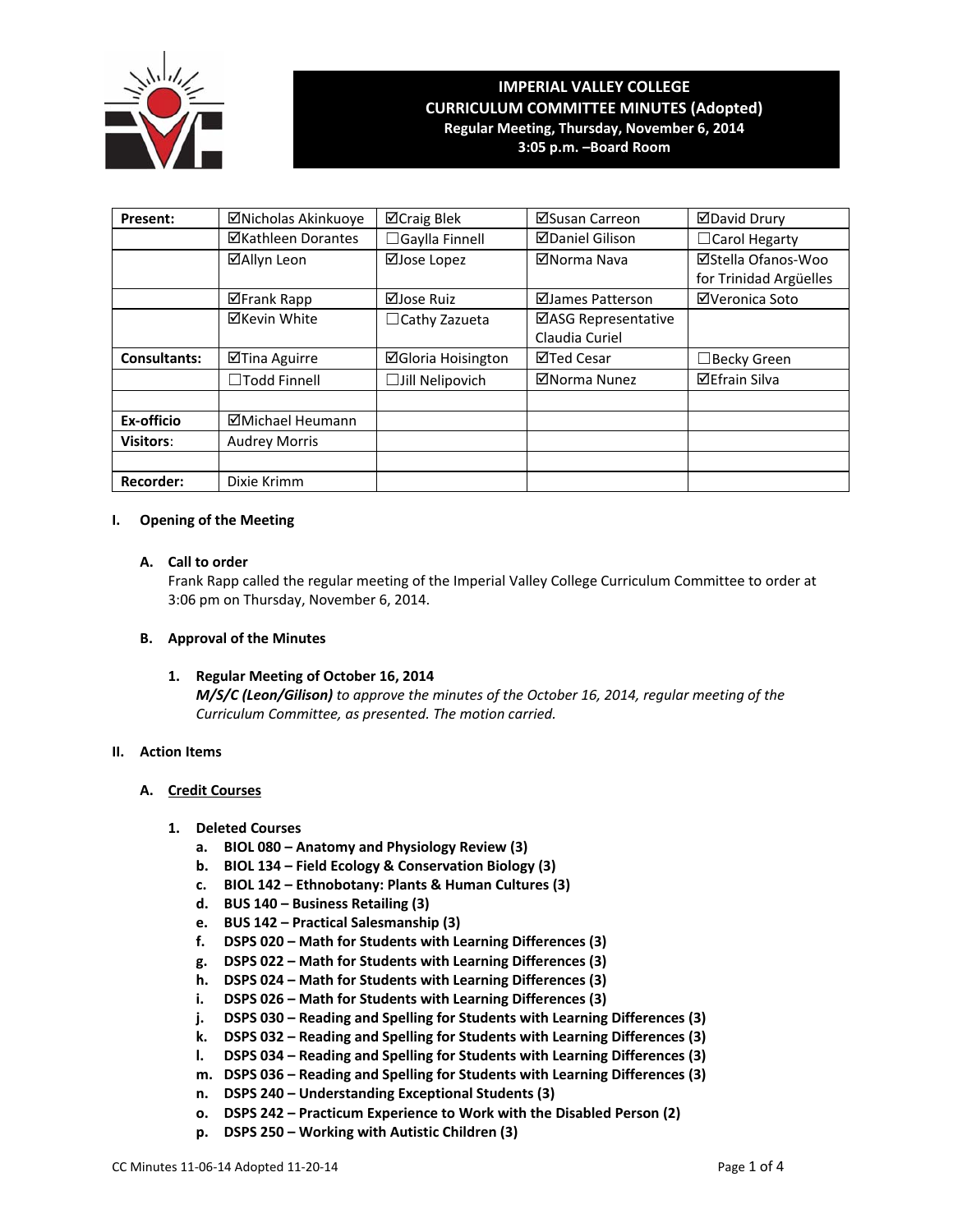- **q. EDUC 240 ‐ Understanding Exceptional Students (3)**
- **r. EDUC 242 – Practicum Experience to Work with the Disabled Person (2)**
- **s. EDUC 250 – Working with Autistic Children (3)**
- **t. ENGL 040 – Communication Skills for Healthcare Professionals I (5)**
- **u. ENGL 041 – Communication Skills for Healthcare Professionals II (5)**
- **v. ENGL 052 – Individualized Reading Skills (1)**
- **w. ENGL 054 – Mentored Reading Skills (.5)**
- **x. MATH 040 – Math Study Skills (1)**
- **y. MATH 092 – Graphing Calculators (1)**
- **z. MATH 113 – Mathematics Software – Geometer's Sketchpad (1)**
- **aa. MATH 121 – Mathematics Software – Fathom (1)**
- **bb. NURS 214 – Basic Arrhythmia Recognition (1)**
- **cc. VN 214 – Basic Arrhythmia Recognition (1)**
- **dd. PE 163 – Song and Cheer (2)**
- **ee. SPAN 116 – Spanish for HealthCare Professionals (3)**

*M/S/C (Gilison/Leon) to approve the deletion of the inactivated credit courses a. through ee, effective 2015‐2016 as presented. The motion carried.*

- **2. Revised Courses**
	- **a. ACR 101 – Air Conditioning and Refrigeration Systems (3)**
	- **b. ACR 102 – Residential Air Conditioning Systems (3)**
	- **c. ACR 103 – Air Conditioning Electrical Circuits and Controls (3)**
	- **d. ACR 104 – Air Conditioning Heating Systems (3)**
	- **e. ACR 105 – Heat Load Calculation and Measurements (2)**
	- **f. ACR 106 – Air Conditioning Ventilation (3)**

*M/S/C (Leon/Blek) to approve the removal of recommended preparation for ACR 101‐106, effective 2015‐2016, as presented. The motion carried.*

- **g. AG 120 – Soil Science (3)**
- **h. AG 140 – Principles of Plant Science (4)**
- **i. ART 112 – Design (3)**
- **j. FIRE 229 – Command 1A (2.5)**
- **k. FIRE 230 – Command 1B (2.5)**
- **l. FIRE 233 – Command 1C (2.5)**
- **m. SPAN 100 – Elementary Spanish I (5)**
- **n. SPAN 110 – Elementary Spanish II (5)**
- **o. SPAN 200 – Intermediate Spanish I (5)**
- **p. WE 201 – Employment Readiness (1)**
- **q. WE 220 – Internship (1‐4)**

*M/S/C (Gilison/Leon) to approve the update to title and/or description, objectives, content, and texts as indicated in CurricUNET, effective 2015‐2016, as presented. The motion carried.*

#### **B. Noncredit Courses**

- **1. Deleted Courses** 
	- **a. BUS 800 – Personal Improvement**
	- **b. BUS 801 – Customer Service for Retailing**
	- **c. BUS 802 – Sales Transactions**
	- **d. BUS 803 – Sales Calculations**
	- **e. BUS 804 – Computer Basics**
	- **f. BUS 820 – Fundamentals of Supervision**
	- **g. BUS 821 – Managing Employee Performance**
	- **h. BUS 822 – Enhancing Employee Performance**
	- **i. BUS 823 – Harassment and Discrimination Prevention**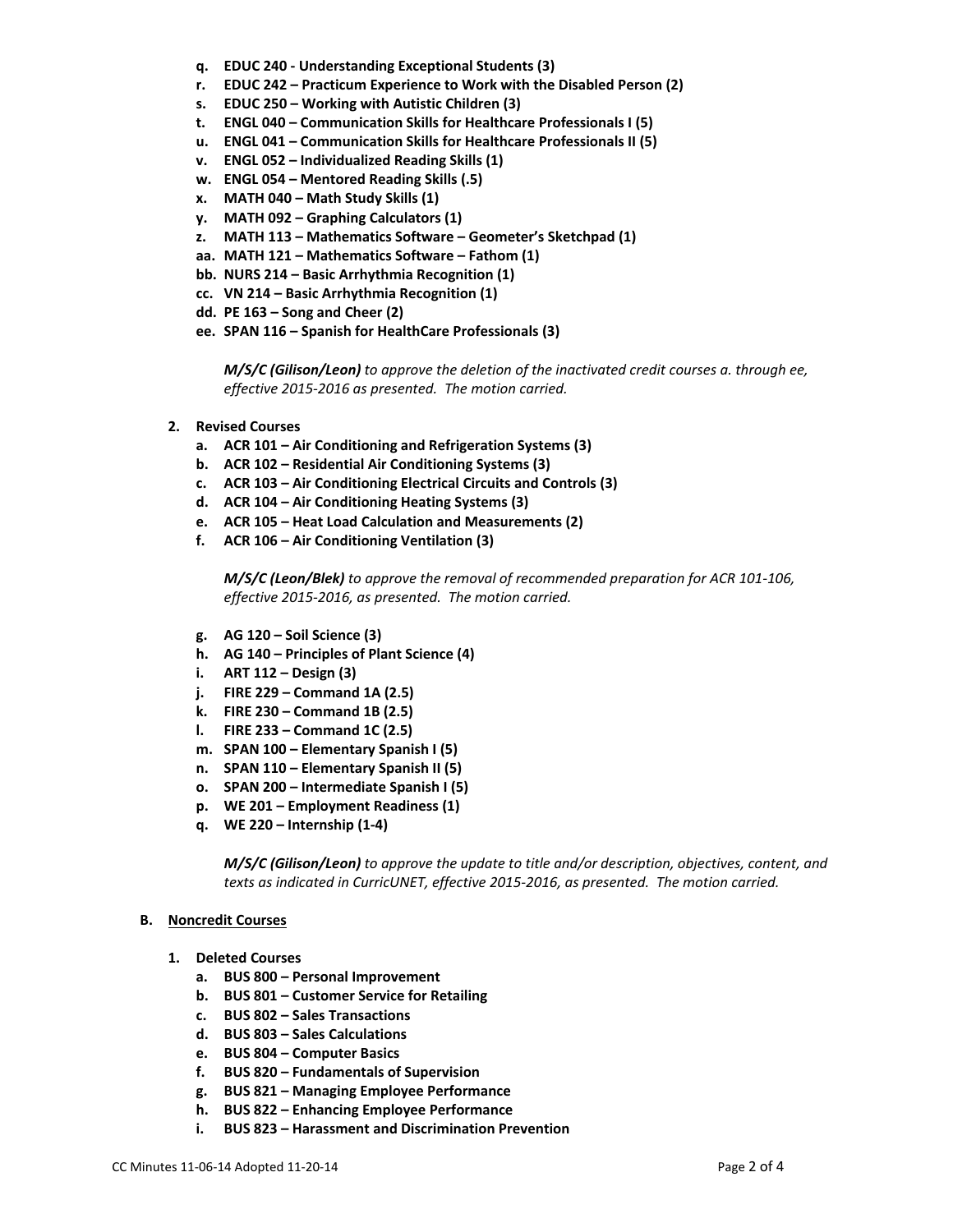- **j. BUS 824 – Business Communication**
- **k. BUS 830 – Entrepreneurial Academy**
- **l. BUS 835 – Making Financial Decisions**
- **m. DSPS 800 – Social Skills**
- **n. DSPS 801 – Critical Thinking**
- **o. DSPS 802 – Horseback Riding for the Disabled**
- **p. DSPS 803 – Arts and Crafts for the Disabled**
- **q. DSPS 804 – Accessing Social/Recreational Resources**

*M/S/C (Leon/Blek) to approve the deletion of the inactivated noncredit courses a. through q., effective 2015‐2016 as presented. The motion carried.*

## **C. Distance Education Courses – Addendum Documentation**

 **a. BUS 156 – Keyboarding: Speed and Accuracy (3)**

*M/S/C (Blek/Leon) to approve the Distance Education Addendum for BUS 156, effective 2015‐ 2016, to provide greater access and allow the inclusion of all modalities of learning, as presented. The motion carried.*

## **D. Degrees and Certificates**

## **1. Deleted Program**

a. **Disability Services Technician Program – Degree and Certificate** *M/S/C (Leon/Blek) to approve the deletion of the Disability Services Technician Program – Degree and Certificate, which has been inactive for a period of three years, effective 2015‐2016, as presented. The motion carried.*

## **III. Discussion Items**

**1. Learning Communities – Kathleen Dorantes**

Audrey Morris –

- Presented concepts of Learning Communities;
	- o Why have learning communities: student retention, focus on learning itself;
	- o How does it work: integration of learning across courses, applied in context to engage students, motivation to improve retention

Kathleen Dorantes –

- 51 colleges participate in the California Consortium of Learning Communities
- Spring 2015 IVC will be offering ENGL 009 with READ 019 and ENGL 009 with ENGL 059. Students currently in 008 and 009 will be informed that these linked classes will be offered.
- Linked classes are also planned for Fall 2015 and Spring 2016

Questions to consider: Protocol: Which courses to link and why, caps, what happens when caps are different; dropping: proposed classes would allow for one‐class drops on a case‐by‐case basis. Dropping one and not the other is difficult, but not impossible. More information is provided on the attached handout.

- Gloria Hoisington expressed concern as there were registration issues when linked courses were previously offered; it is important to review and address these issues prior to offering linked courses.
- Veronica Soto explained that Mira Costa College has a good model for learning community courses for example they have contracts with students and policy in place that defines the process.
- Daniel Gilison and Kathleen Dorantes discussed the linking of BIOL 100 and ENGL 110. They explained that each of those classes would essentially support each other.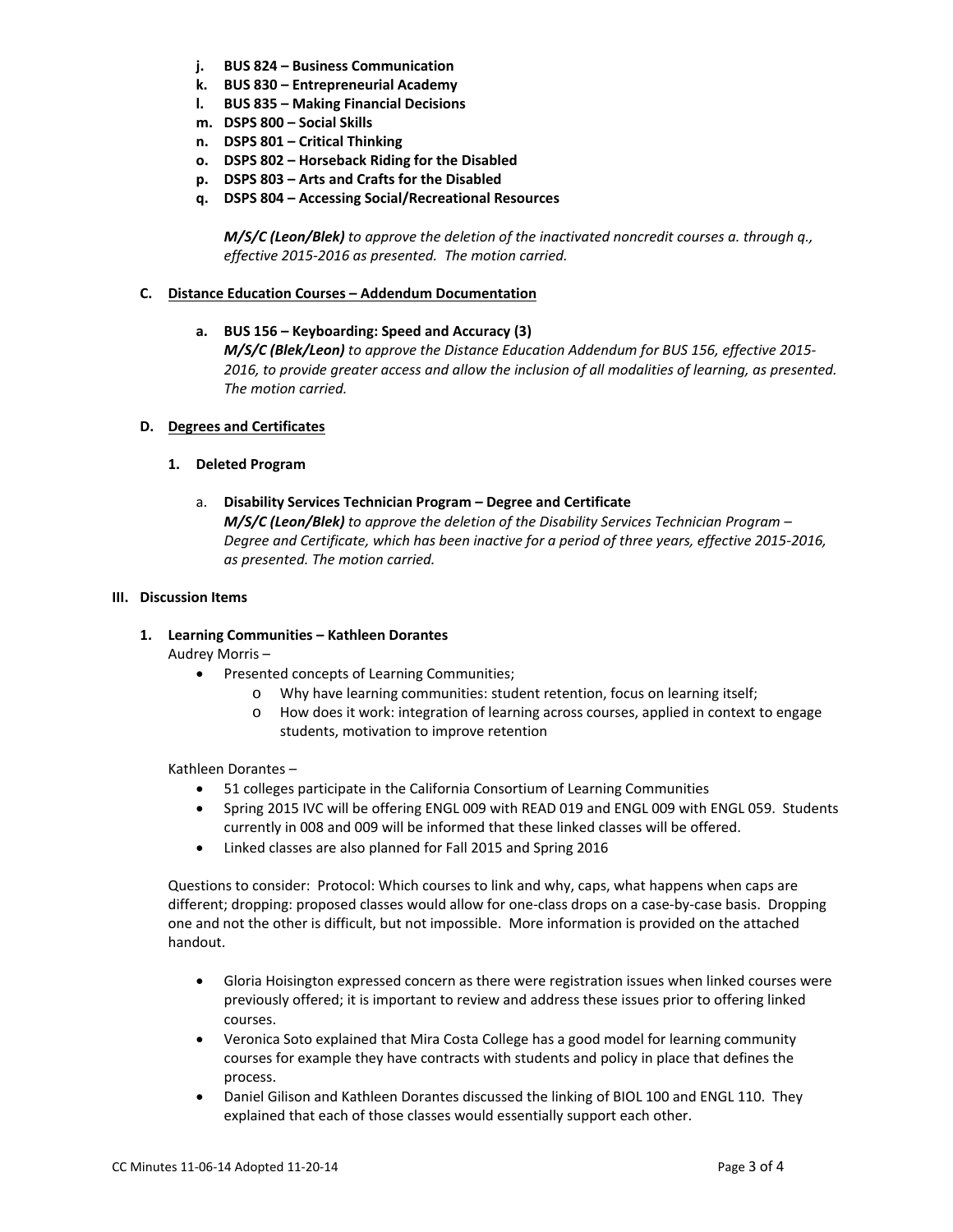- Frank Rapp stated that reading and writing are essential in any course. System issues should not block or deter from providing these learning opportunities.
- Frank Rapp called for an Ad‐Hoc committee to draft policy language:
	- $\triangleright$  Frank Rapp
	- $\triangleright$  Allyn Leon
	- Veronica Soto
	- $\triangleright$  Audrey Morris
	- $\triangleright$  Kathleen Dorantes
	- ▶ Gloria Hoisington
	- > Melody Chronister
	- $\triangleright$  Lisa Seals

## **2. Course Content Percentages**

Frank Rapp –Percentages as listed on the course outlines of record for core content have been in place for a long time. He would like to have the discussion to remove the percentages and bring back for a vote at the next regular meeting. Committee members agreed that there was no specific reason they were aware of that required the breakdown of percentages on the core content. Veronica Soto was asked to verify the impact on articulation that removing the percentages from the core content would have. Core content was not changing, it would be just the removal of the strict percentages.

## **3. PE 170‐172 – Bowling Course Fees – David Drury**

Item pulled and will be addressed at the next regular meeting on November 20<sup>th</sup>.

#### **IV. Information Items**

## **1. Regional Curriculum Meeting Update**

Frank Rapp – AB 086 was a major topic of discussion; 2012 recommendation from LAO office ‐ Restrict credit instruction in English and ESL to transfer‐level coursework, and credit instruction in math to one level below transfer. Require courses below these levels to be offered on a noncredit basis. Although this is just a recommendation it clearly indicates that community colleges are going to need to make some curricular decisions soon to assist with the restructuring of the adult education system.

Frank Rapp made reference to Student Equity, more information can be found at:

http://extranet.cccco.edu/Divisions/StudentServices/StudentEquity.aspx

*"College student equity plans focus on increasing access, course completion, ESL and basic skills completion, degrees, certificates and transfer for all students as measured by success indicators linked to the CCC Student Success Scorecard, and other measures developed in consultation with local colleges."*

James Patterson – noncredit minimum qualifications are currently different; the State will start a project by July in aligning minimum qualifications for noncredit to credit.

#### **2. TOP to CIP Code ‐ Chancellor's Office Migration**

We need to look at CIP codes at the course level. The TOP/CIP crosswalk document will be sent to committee members for review.

## **3. ADT Update**

We are at 100% according to our report. Computer Science is an issue for many colleges. We are currently working on ADTs for Spanish, Elementary Teacher Education, and Agriculture.

#### **V. Other Items – Frank Rapp called a special meeting for next Thursday, November 13, 2014.**

## **VI. Next Regular Meeting: NOVEMBER 20, 2014, 3:05pm in the Board Room**

#### **VII. The meeting adjourned at 4:08 p.m.**

In accordance with the Ralph M. Brown Act and SB 751, minutes of the IVC Curriculum Committee record the votes of all committee members as follows: (1) Members recorded as absent are presumed not to have voted; (2) the names of members voting in the minority or abstaining are recorded; (3) all other members are presumed to have voted in the majority.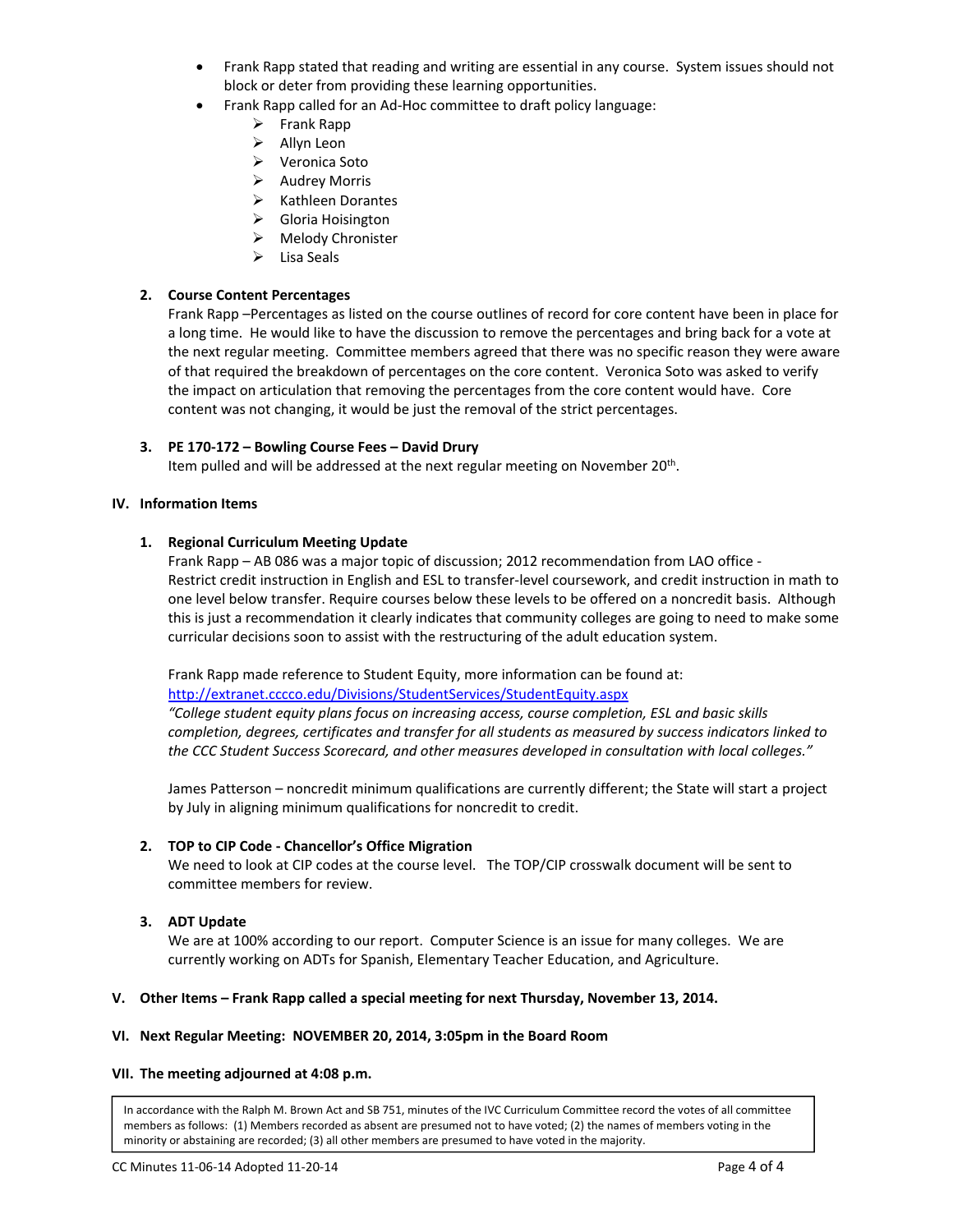

# Imperial Valley College **Disability Services Technician Program**

# **Report of discontinuance of Disability Services Technician Program**

# Discontinuance of Disability Services Technician Program

The Disabled Student Program and Services Division is requesting the discontinuance of the Disability Services Technician major and certificate program. The decision to pursue a program termination is driven by several factors:

- 1. Limited labor market demand for Disability Services Technician.
- 2. Historically inadequate enrollment in the program.
- 3. No full‐time faculty members to teach in this program.

# Labor Market Demand

In the Imperial Valley a degree in Disability Services Technician is not required to obtain a position as a classroom aide in RSP programs. Many of the positions for aides will not be filled in the foreseeable future.

# Effect on Students Currently Enrolled

The Disability Services Technician program has been suspended since Spring 2010. There are currently no declared majors in this program.

An average of 3 students/class were enrolled in the Disability Services Technician program between Fall 2007 and Spring 2010.

# Budget Impact and Timeline

The 2013‐2014 budget does not include anything for the Disability Services Technician program. If the program is not closed it would be necessary to budget for adjunct faculty salaries for 2013‐2014 as there are no FT faculty available to teach these classes. The discontinuance of this program will have no adverse impact on the budget.

# Timeline / Phase‐out

Because the program has been suspended for three years, it is possible to discontinue it with no impact on current IVC students.

# Phase‐out of Faculty and Staff

There is no full-time or part-time faculty member in the Disability Services Technician program. The program was instructed by adjuncts for a number of years. No instructors have been employed for this program since Spring 2010. No classified staff is assigned to work in this program. There is no impact to full‐time faculty, part‐time faculty, or staff.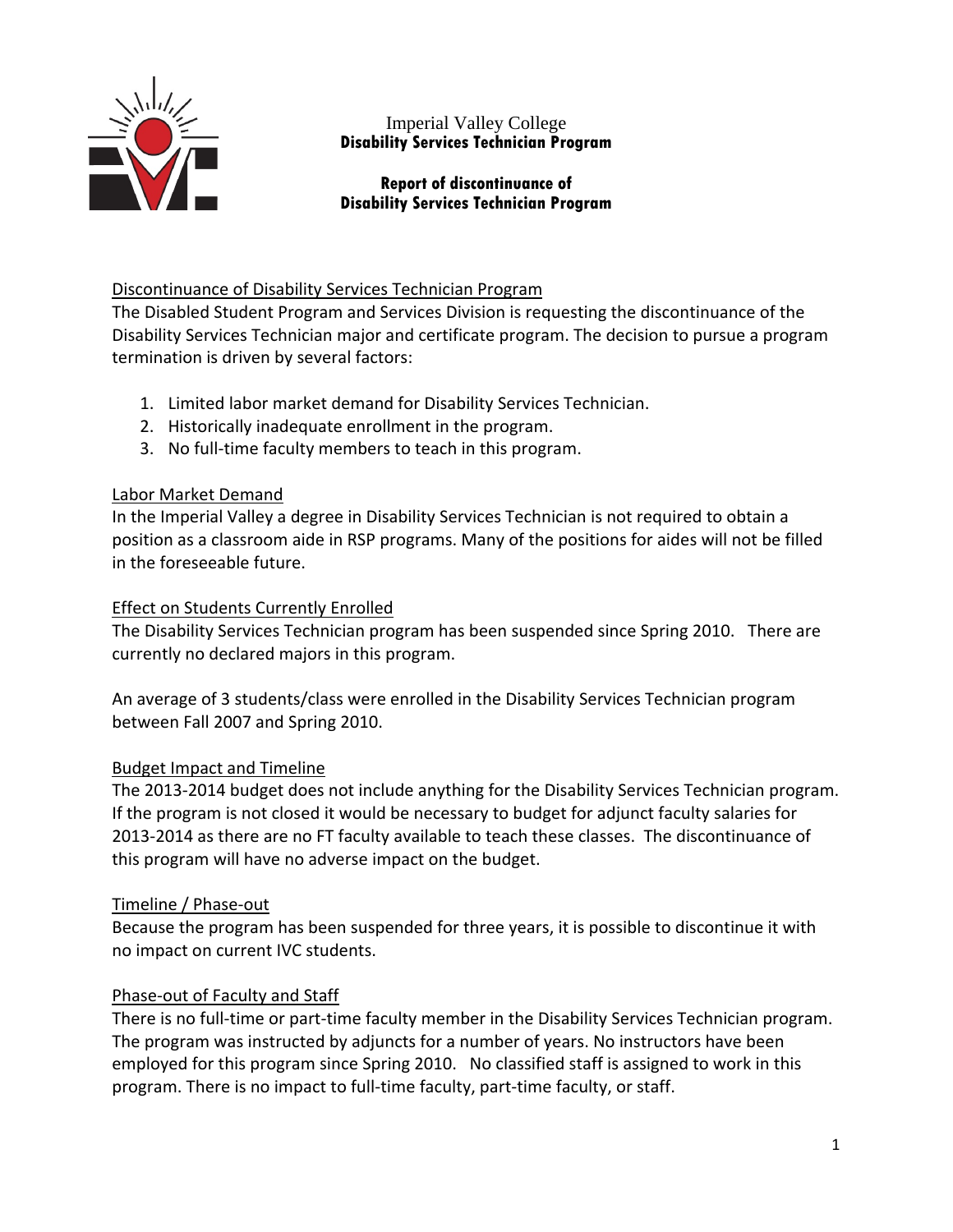# Relevant Legal Issues

There are no identified relevant legal issues. The State Chancellor's Office will be appropriately notified of the discontinuance of the program.

# Contract Obligations

There are no contract obligations identified.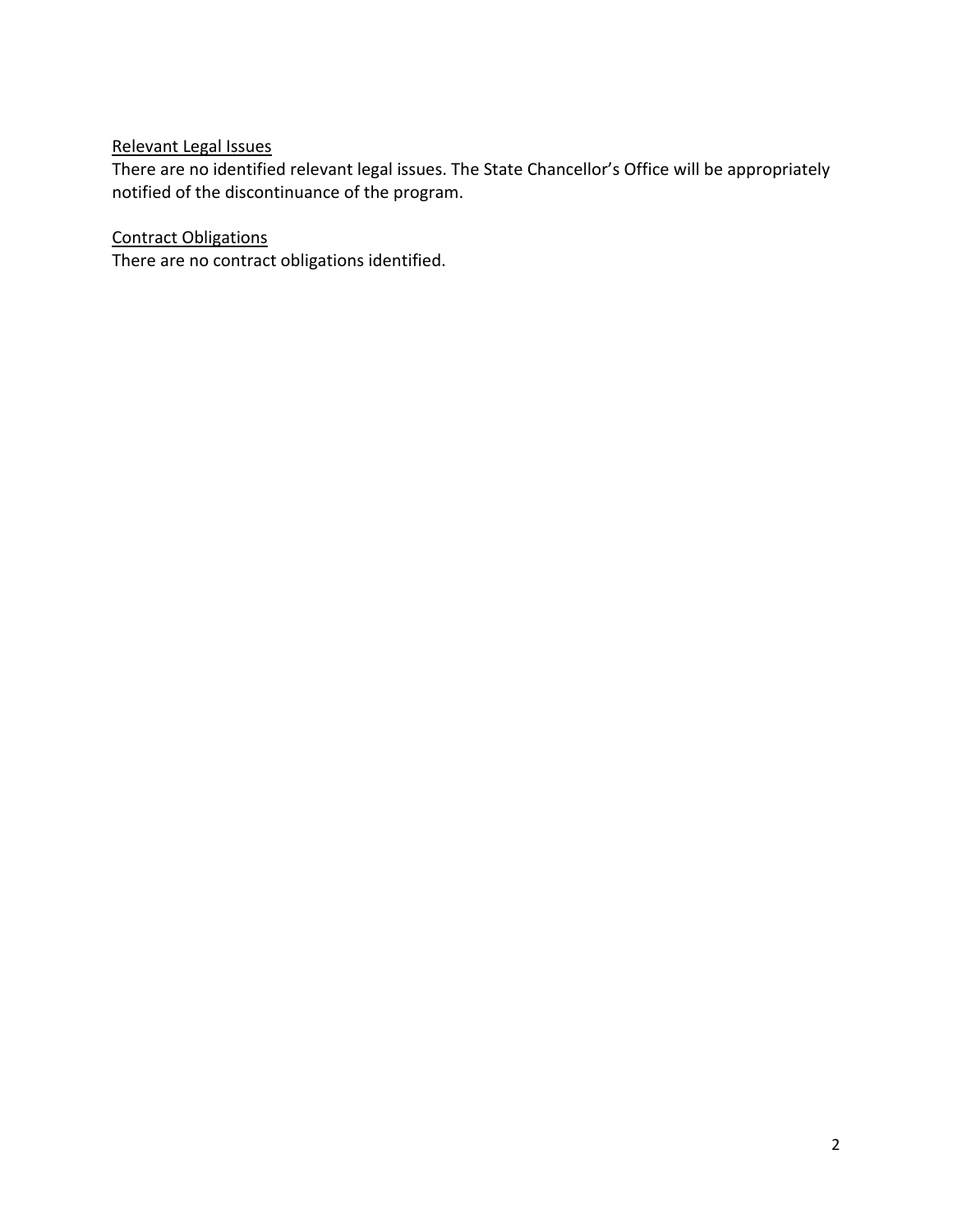

# **Imperial Valley College**  Learning Communities **Information Guide**

Students enrolled in a learning community or paired classes will undertake an academically challenging and rewarding semester. In Spring 2015, the following classes will be paired:

- English 9 (CRN 20226) TR 12:40-2:45 and Reading 19 (CRN 20314) TR 9:45-11:50
- English 9 (CRN 20242) MWF 8:35-9:50 and English 59 (grammar) (CRN 20270) MW 10:15-11:40

# **What is a Learning Community or Paired Classes?**

- Two or more classes linked together by a common theme or context are known as Learning Communities.
- Assignments and activities in one class can sometimes relate to other classes in a learning community.
- The same students enroll in all classes within a learning community, fostering a sense of "community" among students and faculty.

# **Why should I participate in a Learning Community or Paired Classes?**

- Course content is relevant to students' career or personal interests.
- Students meet others who share common goals.
- Faculty and students experience greater interaction.
- Significant numbers of students improve their retention and success.

# **What should I know about a Learning Community or Paired Classes?**

- Review the times/days of all classes within the learning community. When you enroll in one class in a learning community, you are automatically enrolled in ALL classes in that community. Make sure your schedule accommodates each class within your chosen learning community.
- If DROP one of the classes, you will automatically be dropped from the other class. Be aware of this before you enroll!
- Your grade in one class is independent of the grade in the other. You may pass both classes, pass one class and not pass the other, or not pass either class. Each instructor will have different grading criteria.

## **How do I enroll?**

- When you register for one class in a learning community, you will automatically be enrolled in **ALL** classes within the learning community.
- **If you drop any class in the learning community, you will automatically be dropped from ALL classes within the learning community.**

For more information, please email Kathleen.dorantes@imperial.edu or call (760) 355-6328.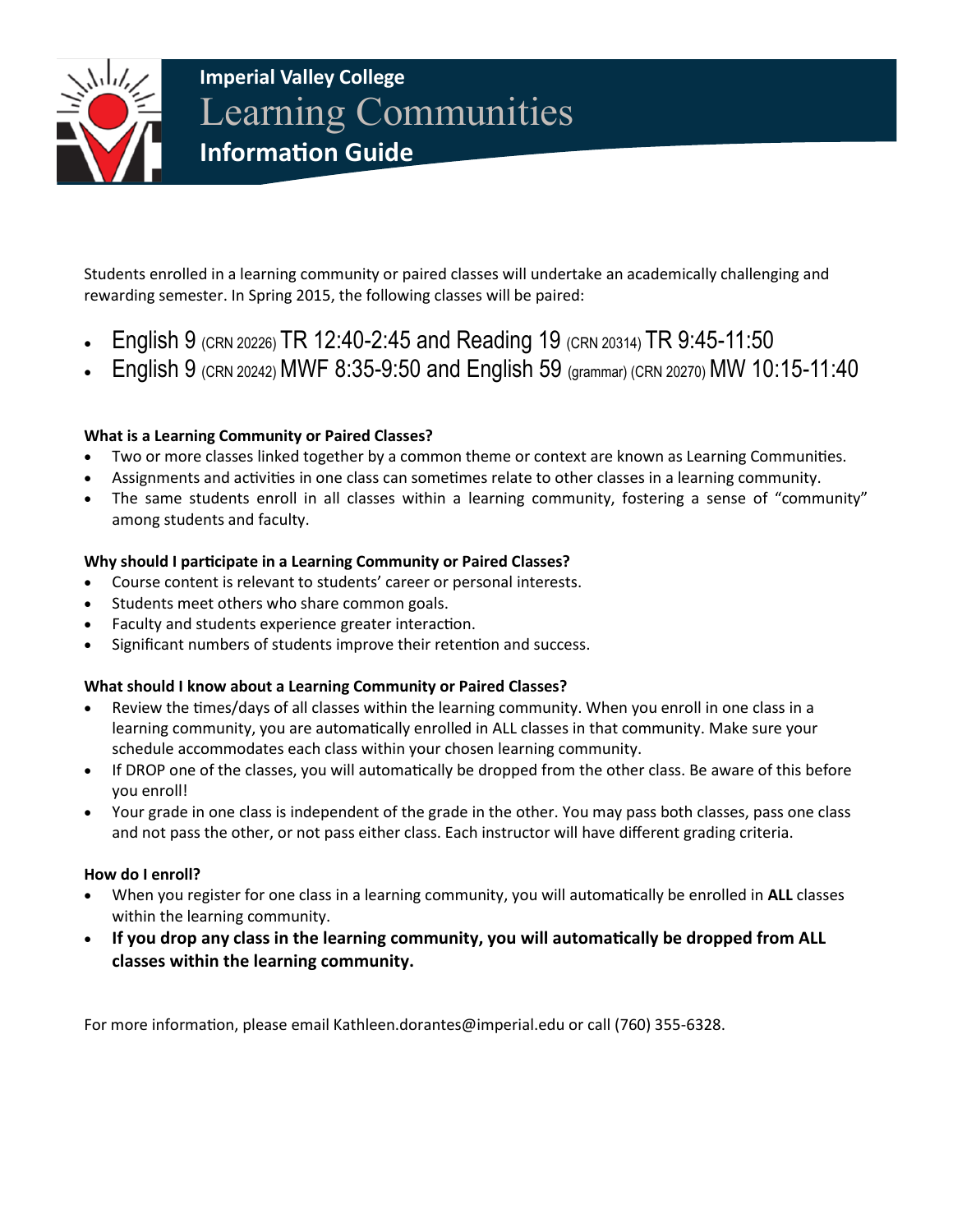# **Southern Curriculum Regional Meeting Notes October 18, 2014**

Cris McCullough, Interim Dean, Curriculum and Instruction, Chancellor's Office update:

Chancellor's Office Goal‐

Improve alignment of local curriculum committee and CCCCCO review and approval process.

C‐IDs are becoming a very important issue. The mandate is that colleges must have C‐ID approval for all courses that have a C‐ID indicator on the posted Chancellor's Office ADT Template. The ASCCC is working diligently to make sure that courses are reviewed in time to make necessary corrections to meet the mandate.

The Chancellor's Office mission is to empower colleges. Standards for Review are set as follows: Ed Code (Title 3) CA Code of Regulations (Title 5) Program & Course Approval Handbook (PCAH)

Compliance begins with Ed Code, leads to Title 5, and is outlined in the PCAH.

An overview of AB 1725 (1988‐1989) was explained. This bill introduced many important changes that affected the curriculum process including:

- Shared Governance
- Min qualifications
- Faculty participation in curriculum
- Hiring of noncredit
- Purpose of CCs regarding Transfer, CTE, and Basic Skills
- $\triangleright$  The PCAH is currently being rewritten to address the NON CTE NON Transferrable issue. According to Title 5 and Ed Code these degrees had no provision for approval. They are currently being submitted and reviewed as "Other".
- $\triangleright$  Big Issues
	- $\checkmark$  ADTs There is discussion going on regarding the ramifications of what happens if you do not develop the ADT in the area where there is a local degree.
	- $\checkmark$  C-ID we want courses to smoothly articulate with CSUs. Hopefully UCs in the future. ADTs were the driving force of implementing C-IDs legislatively mandated in 2004. This is also attached to the online education initiative.
	- $\checkmark$  Stand Alone Courses Began in 2008 legislature wanted to know if it worked. Chancellor's Office is trying to determine if it did work. Looking at specific reason to approve stand alone. Stand Alone approve will not return any time soon.

Accreditation was the driver of student learning outcomes, not the Chancellor's Office

 $\triangleright$  The next wave - adult basic education, noncredit, and career development and college preparation (CDCP); Block SB 850 Bachelor's Degree Programs; Student Success Initiative ‐ Basic Skills and Scheduling; Online Education Initiative